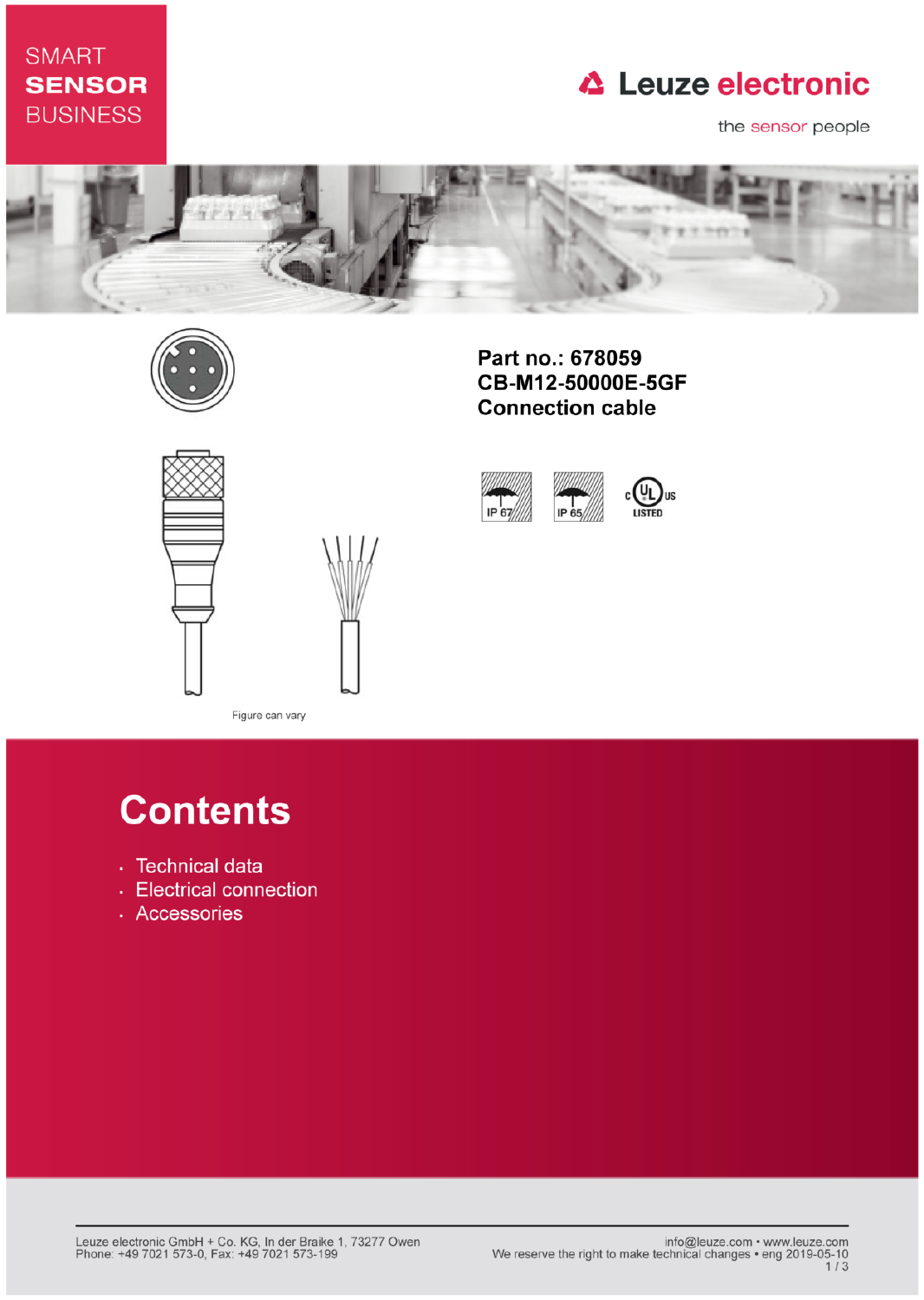## Part no.: 678059 – CB-M12-50000E-5GF – Connection cable

#### **Technical data**

| <b>Electrical data</b>                         |                                                                                                                                                                                                                            |  |  |
|------------------------------------------------|----------------------------------------------------------------------------------------------------------------------------------------------------------------------------------------------------------------------------|--|--|
| Insulation grade                               | Category 2                                                                                                                                                                                                                 |  |  |
| Insulation grade                               | IEC 60644-1                                                                                                                                                                                                                |  |  |
| <b>Performance data</b>                        |                                                                                                                                                                                                                            |  |  |
| Operating voltage                              | Max. 60 V AC/DC                                                                                                                                                                                                            |  |  |
|                                                |                                                                                                                                                                                                                            |  |  |
| <b>Connection</b>                              |                                                                                                                                                                                                                            |  |  |
| <b>Connection 1</b>                            |                                                                                                                                                                                                                            |  |  |
| Type of connection                             | Connector                                                                                                                                                                                                                  |  |  |
| Thread size                                    | M12                                                                                                                                                                                                                        |  |  |
| Type                                           | Female                                                                                                                                                                                                                     |  |  |
| Handle body material                           | <b>PUR</b>                                                                                                                                                                                                                 |  |  |
| No. of pins                                    | 5-pin                                                                                                                                                                                                                      |  |  |
| Encoding                                       | A-coded                                                                                                                                                                                                                    |  |  |
| Design                                         | Axial                                                                                                                                                                                                                      |  |  |
| Operating current per contact                  | 4 A                                                                                                                                                                                                                        |  |  |
| Lock                                           | Screw fitting, nickel-plated diecast zinc, recommended torque 0.6<br>Nm, self-locking                                                                                                                                      |  |  |
| <b>Connection 2</b>                            |                                                                                                                                                                                                                            |  |  |
| Type of connection                             | Open end                                                                                                                                                                                                                   |  |  |
| <b>Cable properties</b>                        |                                                                                                                                                                                                                            |  |  |
| Number of conductors                           | 5 Piece(s)                                                                                                                                                                                                                 |  |  |
| Wire cross section                             | $0.34 \, \text{mm}^2$                                                                                                                                                                                                      |  |  |
| <b>AWG</b>                                     | 22                                                                                                                                                                                                                         |  |  |
| Sheathing color                                | <b>Black</b>                                                                                                                                                                                                               |  |  |
| Shielded                                       | Yes                                                                                                                                                                                                                        |  |  |
| Silicone-free                                  | Yes                                                                                                                                                                                                                        |  |  |
| Cable design                                   | Connection cable (open on one end)                                                                                                                                                                                         |  |  |
| Cable diameter (external)                      | 6.3 mm                                                                                                                                                                                                                     |  |  |
| Cable length                                   | 50,000 mm                                                                                                                                                                                                                  |  |  |
| Sheathing material                             | <b>PUR</b>                                                                                                                                                                                                                 |  |  |
| Wire insulation                                | РP                                                                                                                                                                                                                         |  |  |
| Properties of the outer sheathing              | Free of CFC, cadmium, silicone, halogen and lead, matt, low-<br>adhesion, abrasion-resistant, easily machine-processable                                                                                                   |  |  |
| Resistance of the outer sheathing              | Hydrolysis and microbe resistant, good oil, gasoline and chemical<br>resistance in accordance with VDE 0472 part 803 test B, flame re-<br>tardant in accordance with UL 1581 VW1 / CSA FT1 / IEC 60332-1,<br>IEC 60332-2-2 |  |  |
|                                                |                                                                                                                                                                                                                            |  |  |
| <b>Mechanical data</b>                         |                                                                                                                                                                                                                            |  |  |
| Width across flats                             | 13 mm                                                                                                                                                                                                                      |  |  |
| Bending radius, flexible laying, min.          | Min. 15 x cable diameter                                                                                                                                                                                                   |  |  |
| Bending radius, stationary laying, min.        | Min. 10 x cable diameter                                                                                                                                                                                                   |  |  |
|                                                |                                                                                                                                                                                                                            |  |  |
| <b>Environmental data</b>                      |                                                                                                                                                                                                                            |  |  |
| Ambient temperature, operation, flexible use   | $-2580 °C$                                                                                                                                                                                                                 |  |  |
| Ambient temperature, operation, stationary use | $-5080 °C$                                                                                                                                                                                                                 |  |  |
|                                                |                                                                                                                                                                                                                            |  |  |

*Certifications*